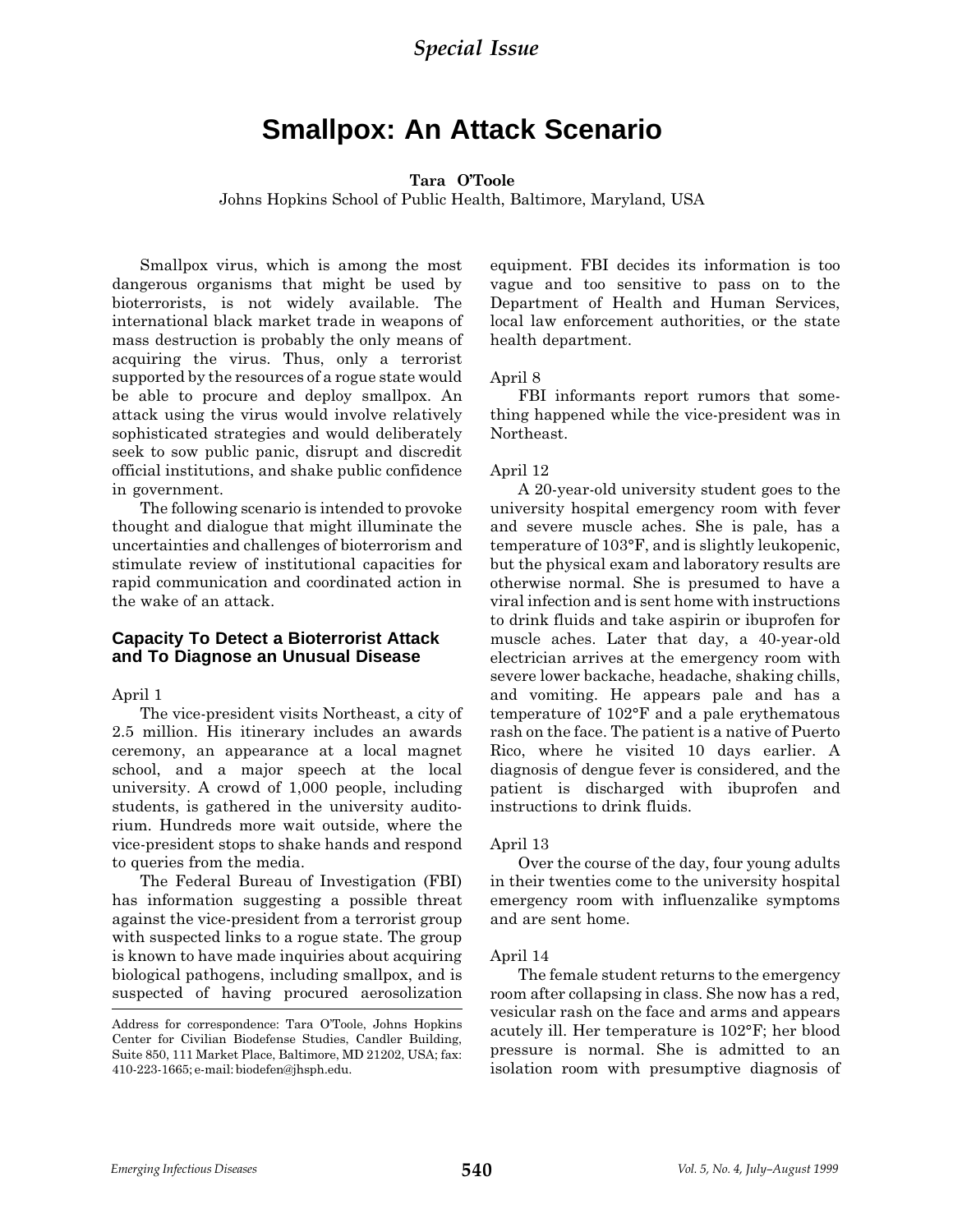adult chickenpox. She has had no contact with others known to have chickenpox.

#### April 15

The electrician first seen on April 12 returns to the emergency room by ambulance. He too has a vesicular rash and appears very ill. He is also admitted to an isolation room with presumptive diagnosis of chickenpox.

That evening at 6 p.m. the infectious disease consultant and the hospital epidemiologist meet on the elevator. The infectious disease specialist has just finished examining the student and the electrician, both of whom have vesicular rash on the face, arms, hands, and feet. The skin lesions are evolving in phase. The possibility of smallpox is raised. The infectious disease specialist takes a swab specimen from the electrician's skin lesions, sends it to the laboratory, and requests that it be examined by electron microscopy by an experienced technician. The doctor assures the technician that he will be vaccinated if the specimen shows smallpox. At 7:00 p.m., electron microscopy shows an orthopoxvirus consistent with variola—the smallpox virus.

At 7:15 p.m. the hospital epidemiologist declares a contagious disease emergency. The two patients are moved to negative-pressure rooms with HEPA filters. Visitors and hospital staff not already caring for and in contact with patients are forbidden to enter the floor. Infection-control nurses begin interviewing staff to determine who has been in face-to-face contact with the patients during initial emergency room visits and admission. The hospital epidemiologist calls the chair of the department of medicine and the hospital vice-president for medical affairs.

Within 45 minutes the chair of the department of medicine and the president of the hospital are meeting with the infectious disease physician, the hospital epidemiologist, the hospital vice-president for public relations, and the hospital's general counsel. The city and state health commissioners join the meeting by phone. The need to vaccinate and isolate all contacts of the patients is recognized and discussed. It is decided to secure the hospital. No one is allowed to leave until all persons are identified so that they can be vaccinated as soon as vaccine can be obtained from the Centers for Disease Control and Prevention (CDC). The possibility of identifying and vaccinating other patient contacts (e.g., family members not now in the hospital) is discussed, but no decisions are made because the hospital's legal authority for doing this is unclear.

Half an hour later, the state health commissioner calls FBI. He also contacts CDC to request that smallpox vaccine be released for hospital staff and patient contacts. Because vaccine supplies are limited, CDC requests that the diagnosis of smallpox first be confirmed at CDC. CDC calls FBI and arranges to fly a threeperson Epidemic Intelligence Service team to Northeast for assistance.

By 9:30 p.m., an FBI special agent arrives at the hospital, secures biological samples taken from the patients, and drives them to Andrews Air Force Base, where a military aircraft flies the samples to CDC's Biosafety Level 4 laboratory in Atlanta, Georgia. FBI requests that city police be called to help maintain order and ensure that no patients, staff, or visitors leave the hospital until all occupants have been identified and their addresses have been recorded. More FBI agents and city police arrive on the hospital grounds.

Hospital visitors are confused and angered by police refusal to allow anyone to leave the hospital. No explanation is given for the containment to staff, visitors, or the police. Ambulances are rerouted to other hospitals. The rumor that smallpox has broken out rapidly spreads through the building, as do rumors that a terrorist wanted by FBI is in the building. A fight erupts between people trying to leave the facility and the police. Three people are injured and sent to the emergency room. More police and FBI agents arrive and surround the building.

The local television networks report the scene outside the hospital on the late night news. The hospital public relations representative explains that the lock-in is temporary and intended only to gather names and addresses so that people can be contacted and treated if a suspected, but unnamed, contagious disease is confirmed. CNN arrives and demands access to the hospital and affected patients. Rumors about what the contagious disease might be include Hong Kong flu, meningitis, Ebola virus, smallpox, and measles.

The mayor and state attorney general's office are contacted by the health commissioner. There is a phone discussion with the hospital's general counsel and epidemiologist about the right to impose quarantine. Visitors, nonessential personnel, and new patients are blocked from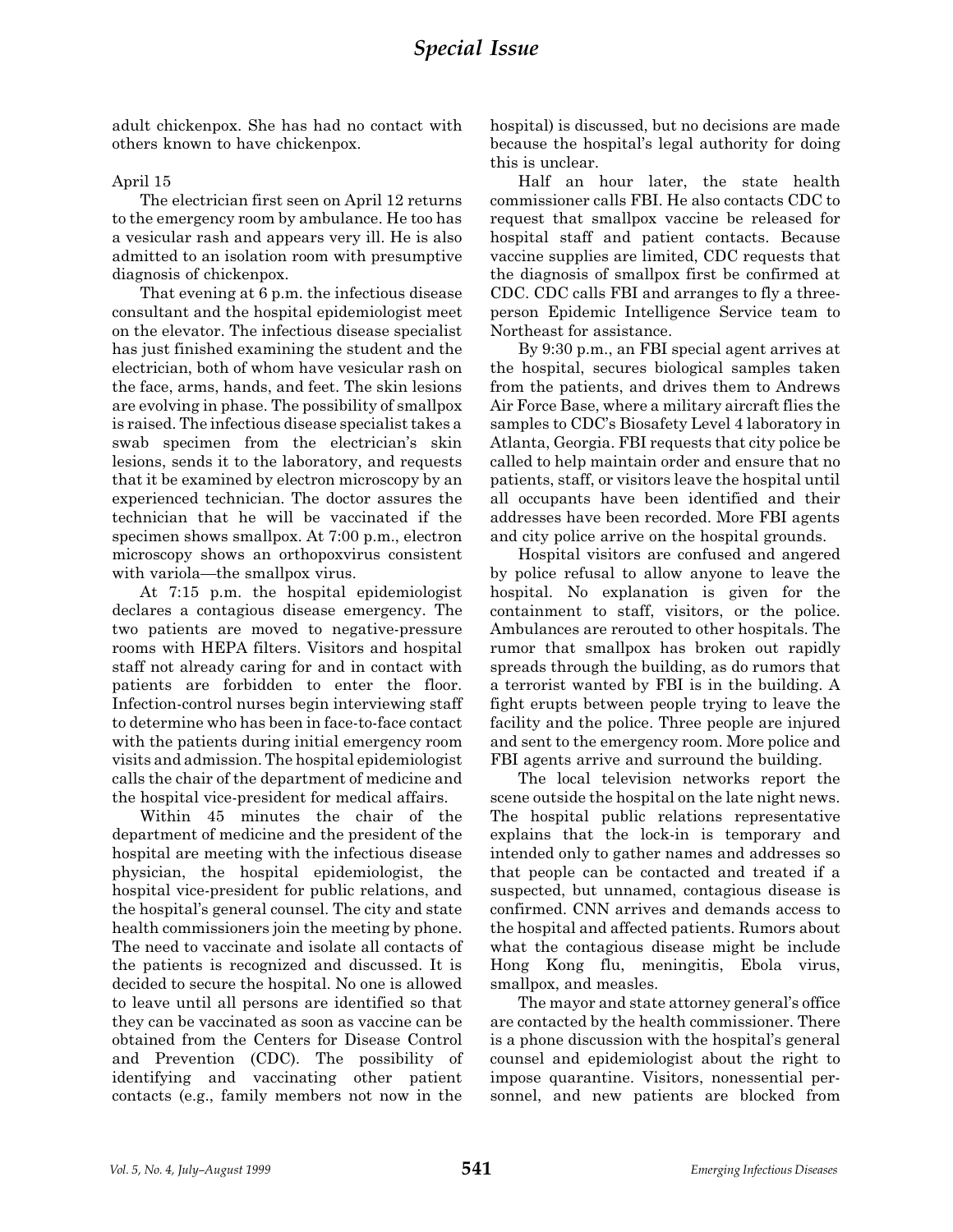entering the hospital, but visitors already in the building are allowed to leave after their names and addresses are recorded.

FBI, however, is reluctant to allow anyone to leave the building. This provokes a lengthy exchange among the FBI agent-in-charge, the city police chief, and hospital administrators and attorneys. The dispute is resolved after a series of phone calls between FBI headquarters and the state attorney general's office.

## **Early Response**

11:30 p.m.

The specimen arrives at CDC. At midnight, the diagnosis of smallpox is confirmed. A phone conference with hospital staff, the city police chief, the state health commissioner, the state attorney general, the governor, CDC, FBI, an assistant secretary of the Health and Human Service (HHS), and staff from the National Security Council and the White House (32 people in all) focuses on whether and how to release the information to the media. The mayor and the governor will go on television in the morning with the health commissioner. The FBI director will also make a statement. The president will address the country at noon.

CDC makes arrangements to release smallpox vaccine early the next morning for use by patient contacts and the health-care teams caring for hospitalized victims.

### April 16

Morning conference calls between CDC, FBI, HHS, the National Security Council, and state health authorities are set up. Federal officials now assume that a bioterrorist attack has occurred in Northeast. There is concern that other attacks might also have taken place but not yet come to light or that further attacks might be imminent.

A representative from the counterterrorism office of the National Security Council asks if it is necessary or desirable to attempt a complete quarantine of Northeast, including closure of the city airport and a ban on rail traffic leaving from or stopping in the city. The group agrees that such a step is neither feasible nor warranted. A heated debate follows about the advisability of vaccinating all hospital staff and visitors at all facilities where a single case of smallpox is clinically suspected. The state health commissioner presses for enough vaccine for the entire city of Northeast.

FBI and CDC are reluctant to begin mass vaccination until the dimensions of the outbreak are better understood. It is decided to vaccinate all hospital staff and any visitors to the floor where the patients were located. All direct contacts of the patients will also be vaccinated. By the end of the long phone conference, the decision is made to vaccinate all health-care personnel, first responders, police, and firefighters in any city with confirmed cases of smallpox.

CDC Epidemic Intelligence Service officers arrive in Northeast to assist the state epidemiologist, who is establishing a statewide surveillance and case investigation system. Efforts begin to develop a registry of all face-toface contacts of smallpox patients and to monitor, daily, all contacts for fever. Anyone who has fever >101°F is to be isolated, at home if possible, and be followed for rash.

The state health department activates a prearranged phone tree to query all hospitals and walk-in clinics in the state about similar cases and counsels immediate isolation of all suspected patients.

An additional eight admissions for fever and vesicular rash are discovered. All patients are extremely ill; two are delirious. The university hospital emergency room records are searched, and staff attempt to contact all patients who had fever during the previous week. Three more probable smallpox cases are discovered. Telephone follow-up reveals that one has been admitted to another hospital out of state.

CDC and state health officials discuss possible strategies for managing the epidemic if there is insufficient vaccine for all patient contacts, as seems likely. Home isolation of nonvaccinated patient contacts is considered, but the legal authorities, practical logistics, and ethical implications of such a strategy remain unclear and unresolved.

After discussion among state health authorities and university hospital staff, it is decided that the university will serve as the citys smallpox hospital and will accept transfers of smallpox patients now hospitalized at other facilities in the state. Other hospitals will refer patients to the university hospital or to the state armory but will not admit patients with suspected smallpox. Physicians will be urged to avoid seeking admission for most smallpox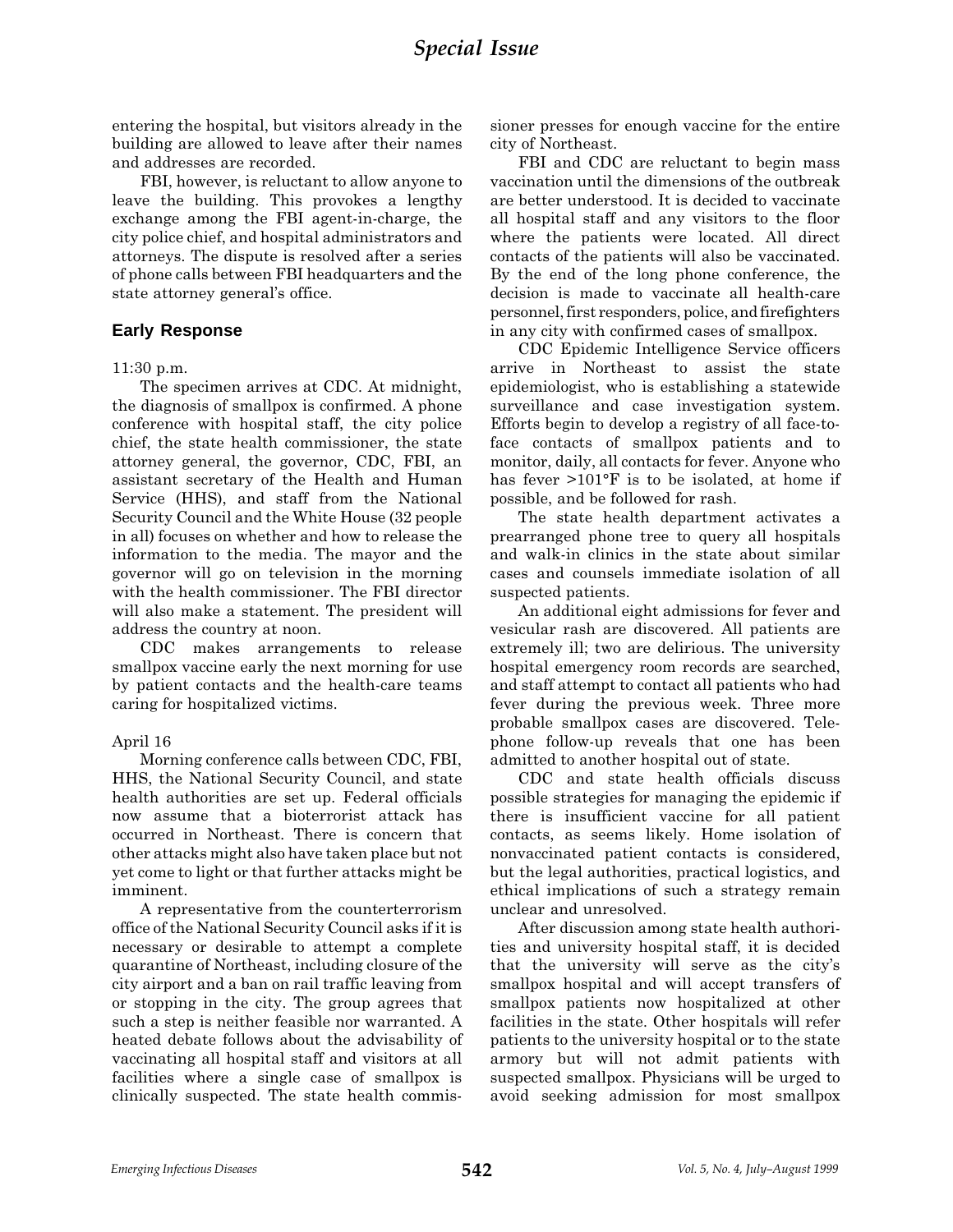patients and to care for patients in their homes.

Arrangements are made by the state health commissioner to activate a state disaster plan, which establishes the armory as an emergency hospital for the quarantine of smallpox patients, in case the number of smallpox patients exceeds hospital isolation capabilities.

## **Quarantine and Vaccination**

During the morning interagency phone conference, Department of Justice representatives raise questions about potential legal liabilities associated with adverse vaccine effects. The questions remain unresolved, but vaccination will proceed.

On the evening of April 16, the president goes on television to inform the nation of the bioterrorist attack by unknown terrorists, vows that the assailants will be identified and brought to justice, and urges calm and cooperation with health authorities.

The initial epidemiologic evidence and FBI information suggest that the smallpox release likely occurred during the vice-president's January speech at the university in Northeast. Efforts are begun to identify and vaccinate everyone who attended the speech. Additional health department personnel are detailed to help in the epidemiologic investigation. Media reports say that the government does not know how many people are sick or how widespread the outbreak might be.

By evening, 35 more cases are identified in eight emergency rooms and clinics around the city; 10 cases are reported in an adjoining state. CDC alerts all state health departments to be on alert for possible smallpox; CDC also urges prompt and strict isolation measures and instructs states to send specimens from suspected patients to its headquarters in Atlanta for definitive laboratory diagnosis.

### April 17

In Northeast, 10,000 residents are vaccinated by the city and state health departments with assistance from volunteer physicians and nurses. Vaccination of the entire university student body, faculty, and staff is discussed and rejected by federal officials for fear that vaccine supplies will be needed for contacts of confirmed cases. State health officials continue to press for a statewide vaccination effort. Unions representing nurses and other health-care workers call for vaccination of all employees whose jobs involve direct patient contact.

### April 18

An additional 20,000 residents of Northeast are vaccinated.

### April 19

CDC and the U.S. Army Medical Research Institute of Infectious Diseases (USAMRIID) determine that the infecting strain of smallpox was not bioengineered. The genomic sequence is entirely typical of known smallpox strains.

The student with the first diagnosed case dies. Ten more smallpox cases have been identified, bringing the number of confirmed cases to 50. The patients are located in four states, all in the mid-Atlantic area. Suspected cases are identified in five other states.

### April 20

Governors of affected and unaffected states press, both behind the scenes and publicly, for emergency vaccine stocks to be distributed to states so that immediate action can be taken should an outbreak occur.

At the close of day 4 of the vaccination campaign, 80,000 have been vaccinated.

### April 22-27

No new cases of smallpox with onset after April 19 have been confirmed, although many suspected cases with fever and rash due to other causes are being seen. In the states reporting confirmed smallpox cases, thousands of people are seeking medical care because of worrisome symptoms. CDC and state health authorities decide to issue a recommendation that patients with fever who cannot be definitively diagnosed be strictly quarantined and observed until the fever subsides. CDC and state health departments are flooded with calls from health-care providers seeking guidance on isolation procedures.

Some hospitals and health maintenance organizations (HMOs) complain to HHS that they cannot afford to isolate the many patients with fever and rash at their facilities and demand that the government pay quarantine costs. State health departments are similarly worried about the costs of quarantine.

Local media report an outbreak of sick children with rash in an area elementary school.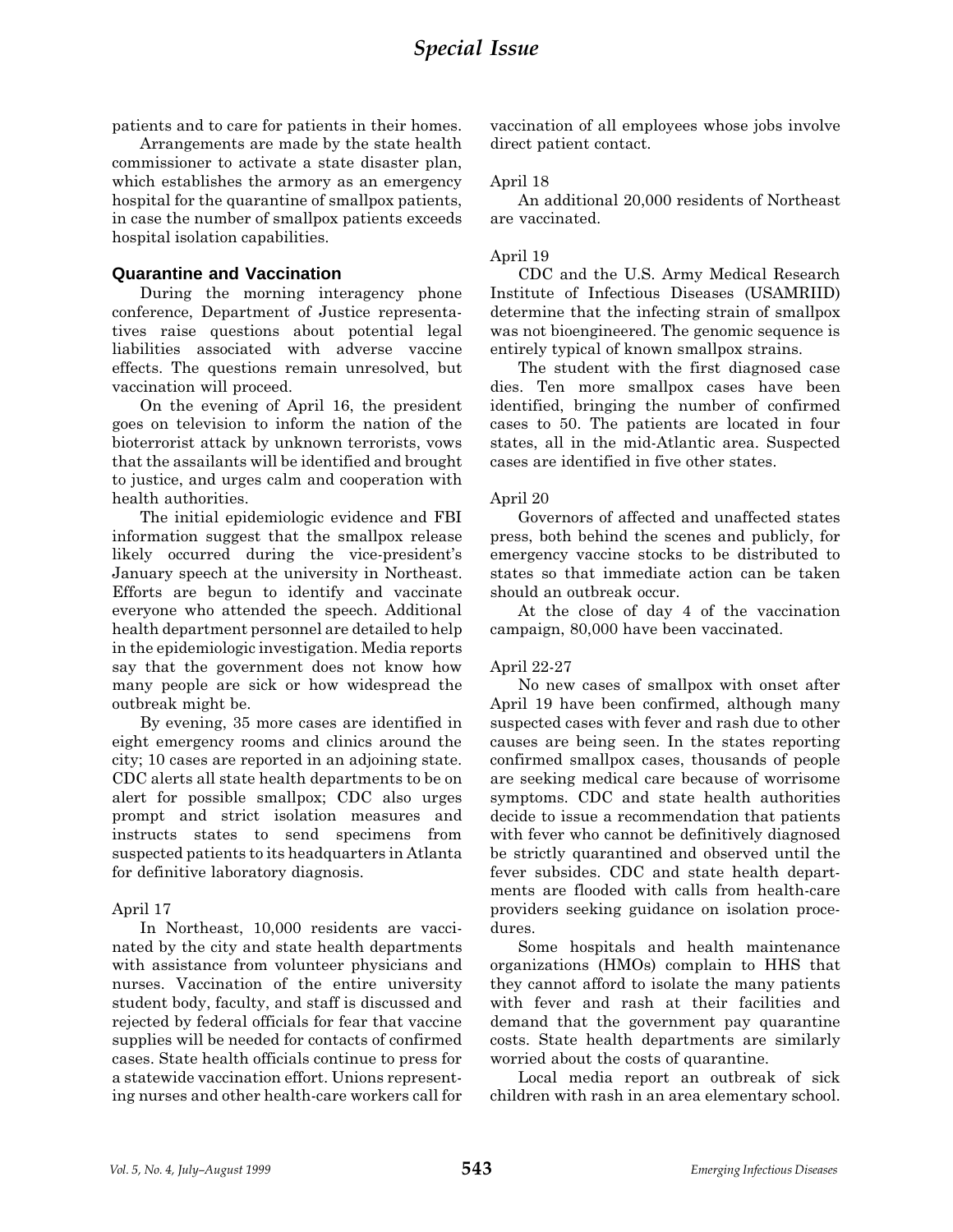It is unclear whether the illness is chickenpox or smallpox. Television stations show film of parents arriving at school in midday to remove children from classrooms. A college basketball star is rushed to hospital by ambulance with an unknown illness. Local television reports that the athlete has high fever but no rash. Both stories are covered on the national evening news.

#### April 28

Smallpox is diagnosed in two young children in Megalopolis, a large city in another state. FBI and the National Security Council worry that these cases might signal another attack since the children have had no discernible contact with a smallpox patient or contacts. The possibility that there has been a new attack is weighed against the possibility that the children were infected by a contact of one of the first wave of patients who was missed in the epidemiologic investigation.

Members of the state congressional delegation demand that the federal government implement a massive citywide vaccination program. CDC notes that a Megalopolis-wide vaccination program would deplete the entire civilian vaccine supply.

The media report that the president, vicepresident, cabinet representatives, and prominent members of Congress have been vaccinated, and the military has already begun to vaccinate the troops in affected states and Washington, D.C.

### **The Epidemic Expands**

April 29

Over the course of the day, CDC receives reports of an additional 100 new cases of potential smallpox. Sixty of these are in the original state. The others are scattered over eight states. It is not immediately clear if these are truly smallpox or mistaken diagnoses. By evening, laboratory confirmation of smallpox is obtained at CDC. Two cases in Montreal and one in London are also reported. CDC and health agencies now recognize that they are seeing a second generation of smallpox cases. It is presumed that the latest victims were infected by contact with those who attended the vicepresident's speech, but a second bioterrorism attack cannot be immediately ruled out. CDC enlists additional epidemiologists from around the country to join teams tracking patients and their contacts.

Another 200 probable cases are reported during the day. CDC receives thousands of requests for vaccine from individual physicians and announces that vaccine will be distributed only through state health departments. Governors of a dozen states are calling the White House, demanding vaccine. One state attorney general announces a suit against the federal government to force release of vaccine for a large-scale vaccination campaign.

The federal government announces that 90% of available vaccine stocks will be distributed to affected states, but cautions that the available quantity of vaccine can cover only 15% of those states' populations. Governors are to determine their own state-specific priorities and mechanisms of vaccine distribution. Federal officials also announce an accelerated crash vaccineproduction program that will reduce vaccinemanufacturing time to 24 months.

#### April 30

A well-known college athlete dies of hemorrhagic smallpox. The rumor is reported that he was the victim of a new biological attack using a different organism since he did not develop the rash associated with classic smallpox. Television commentators misinterpret technical statements from a health-care expert; the commentators report that the athlete died of hemorrhagic fever, and they read clinical descriptions of Ebola virus infection on the air.

The White House and CDC receive dozens of calls from furious governors, mayors, and health commissioners, demanding to know why they were not informed of additional bioterrorist attacks using Ebola. Nurses, doctors, and hospital-support personnel in health centers walk off the job. Thousands of people who attended college basketball games where the deceased athlete played call the health department and ask for treatment.

HHS issues a press release explaining that the athlete did not have Ebola virus. FBI affirms that there is no reason to believe that an attack using any hemorrhagic fever virus has occurred, but FBI refuses to rule out the possibility that there has been more than a single bioterrorist attack using smallpox.

### April 31

The widely publicized death of the college basketball star, plus dramatic footage of young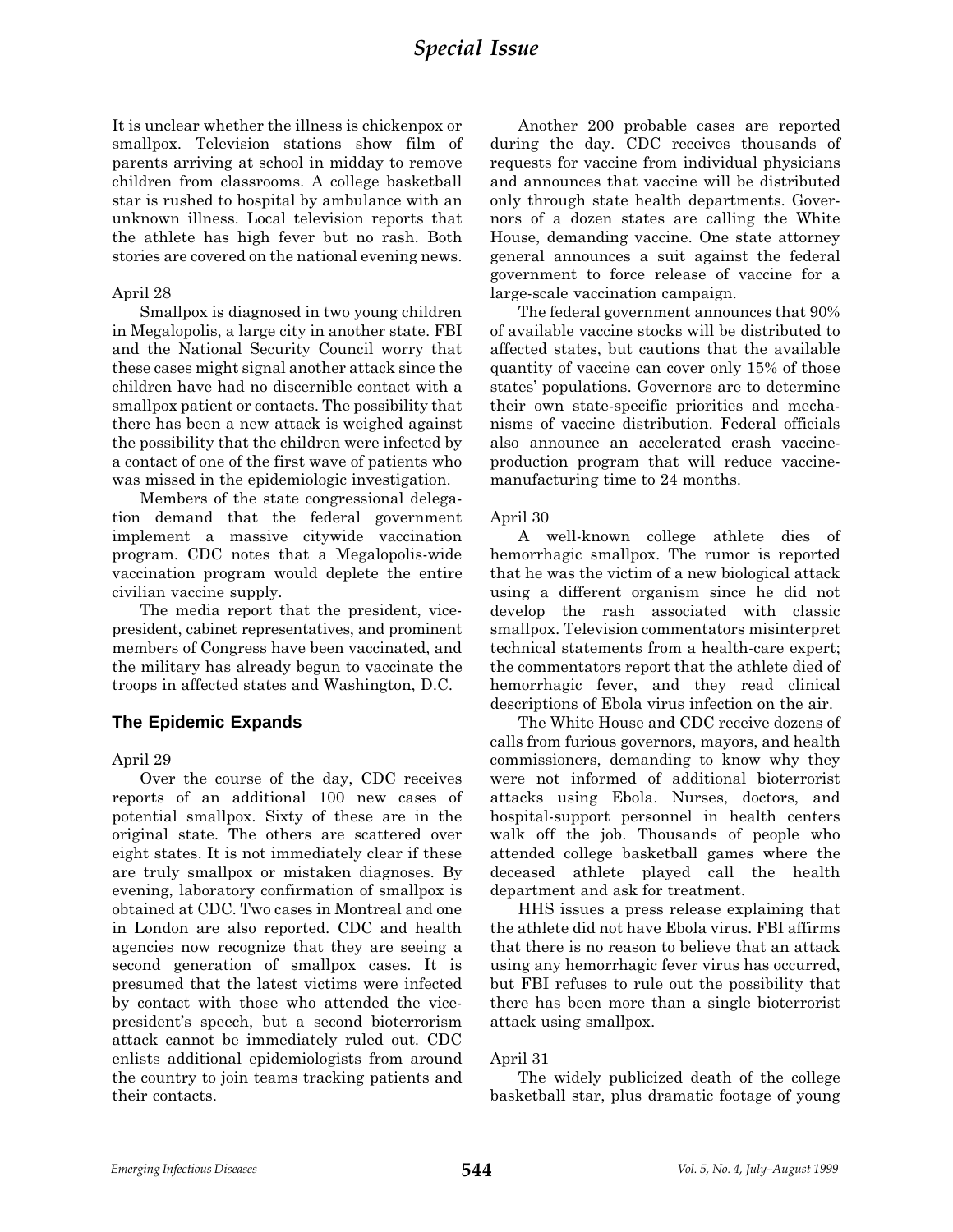children covered with pox, drive thousands of people to emergency rooms and doctors' offices with requests for vaccination and evaluation of fever and other symptoms. This escalation in requests for evaluation and care hampers the ability of state health authorities and CDC to confirm the number of actual new cases.

#### May 1

The number of smallpox cases continues to grow. There are now >700 reported cases worldwide. In Northeast, the capacity of local hospitals to accommodate patients needing isolation has long been exceeded. Smallpox cases and suspected contacts are being isolated in the local armory and convention center, where volunteer physicians and nurses are providing care.

#### May 5

Epidemiologists are working around the clock to interview patients, trace the chain of infection, place contacts under surveillance, and isolate smallpox victims. The evidence continues to indicate that the vice-president's visit to Northeast was the occasion for the release, but some authorities remain concerned about multiple releases.

### May 15-29

The third generation of the epidemic begins. Cases are reported in Northeast, parts of the country far beyond Northeast, and worldwide. The death rate remains 30%. Vaccine supplies are exhausted. Public concern is mounting rapidly. The president has declared states with the largest numbers of victims and people in quarantine to be disaster areas. Congress votes to release federal funds to pay for costs of quarantine. Over the next 2 weeks, 7,000 cases will have been reported.

#### May 30

The fourth generation of cases begins. By mid-June, 15,000 cases of smallpox will be reported in the United States. Twenty states report cases, as do four foreign countries. More than 2,000 will have died. The deceased include two members of the vice-president's staff and a secret service agent.

The city of Northeast, which is hardest hit by the epidemic, has experienced several outbreaks of civil unrest. The National Guard has been called in to help police keep order and to guard the facilities where smallpox cases and contacts are isolated. The mayor of Northeast is hospitalized with a heart attack.

### **Conclusions**

The rate of development of new smallpox cases reported worldwide now appears to be stabilizing and perhaps subsiding. Vaccination of contacts has undoubtedly been of benefit. Perhaps more important is the seasonal decrease in the spread of virus as warmer weather returns.

Many business conventions scheduled to convene in Northeast during the early summer are canceled. Tourist trade, a major source of state income, is at a standstill. Many small businesses in the city have failed because suppliers and customers are reluctant to visit the area. Attendance at theaters and sports events is down markedly. In several states, public schools are dismissed 1 month early, in part because parents, fearful of contagion, are keeping their children home, and partly because teachers are refusing to come to work. Across the country, people refuse to serve on juries or attend public meetings for fear of contracting smallpox. In hospitals and HMOs where staff have not been vaccinated, health-care personnel have staged protests, and some have walked off the job.

The exponential increase in cases around the globe has caused some governments to institute strict, harshly enforced isolation and quarantine procedures. Human rights organizations report numerous cases of smallpox patients being abandoned to die or of recovering patients being denied housing and food.

Domestic and international travel is greatly reduced. Travelers avoid countries known to have smallpox. Some countries refuse to admit U.S. citizens without proof of recent smallpox vaccination. Others have imposed 14-day quarantines on all persons entering the country from abroad. A lucrative black market in falsified vaccination certificates has sprung up.

Congress has begun oversight investigations into the epidemic. A congressman accuses the U.S. Food and Drug Administration of deliberately obstructing the development of smallpox vaccine and vows to hold hearings into the matter. Congressional investigations of what FBI knew, when they knew it, and whom they talked with, are ongoing. Multiple lawsuits have